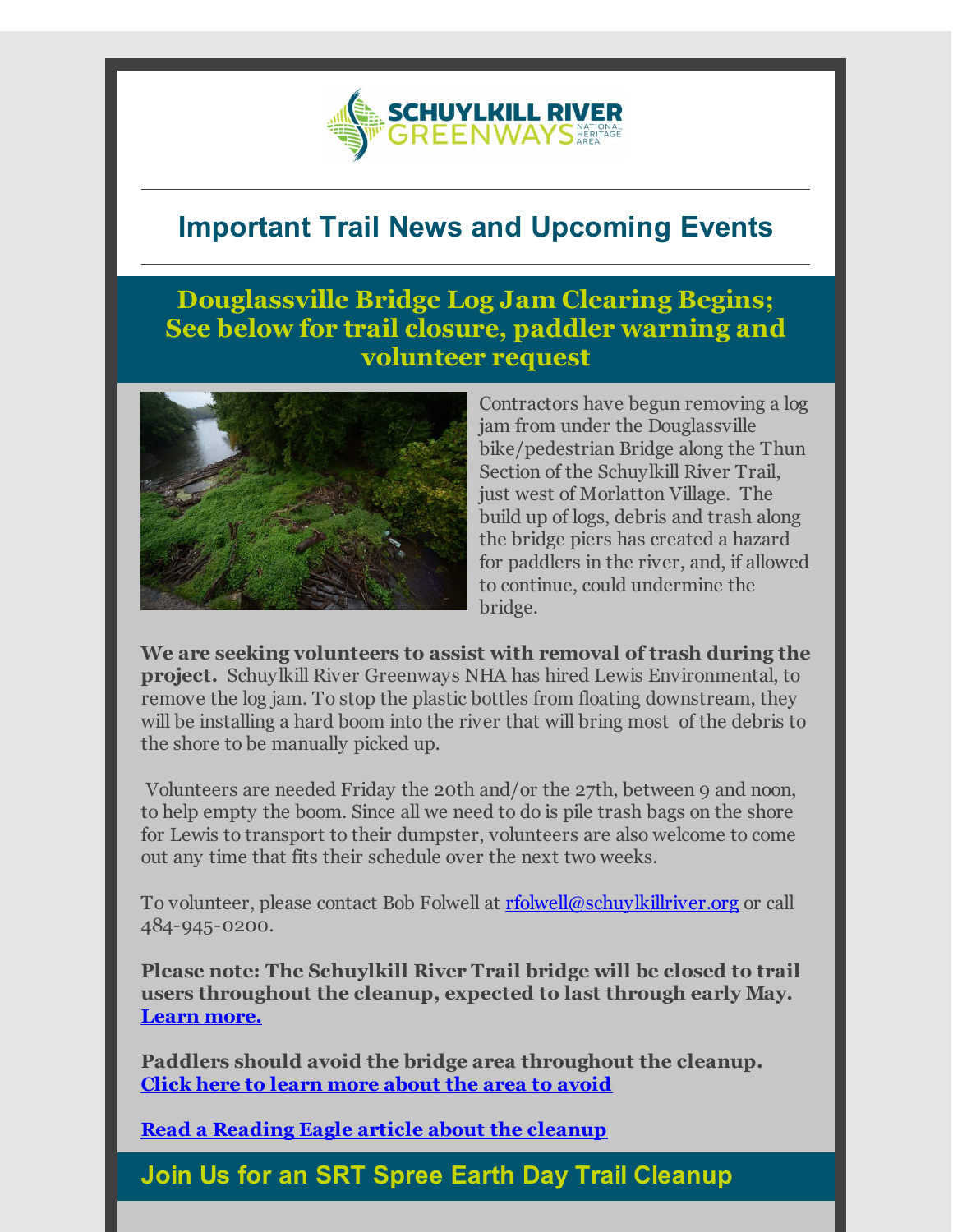

We still have space for more volunteers to assist with our SRT Spree Trail Cleanups in Pottstown on April 20 & in Reading on April 21. We are particularly in need of volunteers at the Reading cleanup where we will greet the leaders of the September 11th National Memorial Trail Alliance as they ride through Reading on the first ever complete trail ride of the 9/11 alignment. All volunteers will get SRT Spree swag; all aged 21

and up will get a voucher for one free SRT Ale. Please note: there are no spaces available for the cleanup at Lock 60 **[Learn](http://r20.rs6.net/tn.jsp?f=001NLAONBn5CuzQ5BDNfxLFBnzs3CnEGGFY0kfElQKkhArvRPVyHoT3dLhUZiC0albYh1QaU5cMLh5fvacFCvW7kf3-bLGTk83keNC7ffdcHZCmmKUJnij5lJcZ5SkNu-c-w-1kWle9AVn_RoUNdKDV7XfnGwYcJvYD1y8hNwAAkybvh4Yy5yP6TJnVs89OHytbEGD1HhbaedpYsF1ZVrK3Fw==&c=&ch=) more or sign up**

### **Schuylkill River Sojourn Registration is Open!**



Join us as we celebrate the 20th Annual Schuylkill River Sojourn from June 2-8, 2018! While registration has sold out for Saturday, Sunday and Monday June 2-4, we still have plenty of spaces available for June 5-8. **Learn more or [register.](http://r20.rs6.net/tn.jsp?f=001NLAONBn5CuzQ5BDNfxLFBnzs3CnEGGFY0kfElQKkhArvRPVyHoT3dDq5hpVGf5H64RK5CfbZesHfEv9tMVtqI3CS4iWsWAuCI--IU-LSgrW8RPlloi8GdvUu3E1tjoUeIh3VKyyW4X1rKuQ8vcKjSvEInmHUuyqV7JOhdGt4Fag1iL4wmKiiOWW5MRlNg8LAENZVBDVoFPU=&c=&ch=)**

We have two opportunities to participate in the sojourn for free! **Click here to learn how you can be our Sojourn [Steward](http://r20.rs6.net/tn.jsp?f=001NLAONBn5CuzQ5BDNfxLFBnzs3CnEGGFY0kfElQKkhArvRPVyHoT3dMNdPZARJmts8nTBEv5Ikd473hkU3TYzW_8FZHdQAmXvfy4SRGtWtdYlpznxsYD1aUK4SvqIagbGGS6mi5ebIVJIiJwVqUuepCo3-aHpk4iPG5gJsfvBECu7qdw7LTKWslxeIsFWS-3ymbV7tITK7wx6ZXe0GHSLRQ==&c=&ch=) for the whole trip**

**Click here to apply for our Bill Trace Award for first-time [sojourners](http://r20.rs6.net/tn.jsp?f=001NLAONBn5CuzQ5BDNfxLFBnzs3CnEGGFY0kfElQKkhArvRPVyHoT3dMNdPZARJmtsHHjwUu8V5J1qGc3nQnGUcaYuAhFEtCIkj_w8ethPZgOSwQ1099OlDLz4JlKNwT1lTT-7ICWNe1NDHlKPL5tvTQrYgB1Bw6ZuREgOuusvGHuYPWQiwy0x0hxQYq3pOcZX&c=&ch=)**

### **Water Trail Guide Wins Another Award!**



Our award-winning water trail guide, "A Paddler's Guide to the Schuy lkill River Water Trail,"was recently recognized with another award! The guide, designed by Brian Swisher, earned an honorable mention in the 2017 Map Design Competition of the Cartography and Geographic Information Society . The honorable mention was given

for the category of recreation & travel maps. This is the second time the guide has been recognized for its excellence. Last year, the British Cartographic Society honored Swisher with two recognitions.

**Click here to learn more about the [Water](http://r20.rs6.net/tn.jsp?f=001NLAONBn5CuzQ5BDNfxLFBnzs3CnEGGFY0kfElQKkhArvRPVyHoT3dLDGGMocJVQmlTJLDxq-n957h6DJNZgb_va7WCrgFfy5kLrVvJFhu4Qo60yVmPgRMu39poYm5DXI1xn0p6yrVQDkyPB2ATkXmqE0Ehltgm2dSnbACrDPaNjDnmxsVJIoyxVRdjGgHviiUj6fZMw-hyHd6HUs_b6s_w==&c=&ch=) Trail Guide or to buy a copy**

**Click here for a list of Cartography and Geographic [Information](http://r20.rs6.net/tn.jsp?f=001NLAONBn5CuzQ5BDNfxLFBnzs3CnEGGFY0kfElQKkhArvRPVyHoT3dHDC22TPvnTGqURXwyoSklVpL2iAW_AkTOL9ofhm4R2XVcum6eITKoaF1NlsXN6gceii0PHSkwVCUJDbgaom586NEnXwgSS5SgzVFUcOs5SnEdO-qhphURgdKLykiIqEytrUoxEvz8OwLFCZHrisx7BBhvzAT3NDnQzkvLa5WEnY0YZdZ02_gy7eR8KxE4XLBJEZ6r2V4PhF9w_NyyZut0FMZEjwHJJU6w==&c=&ch=) Soc. Winners**

## **Register for a Pedal & Paddle!**



Sign up today for one of 8 Schuylkill River Trail Pedal and Paddles being offered May through September. Our first round-trip bike/kayak trip takes place on May 19. Cost is \$40 per person. Food, bikes, kayaks and all kayaking gear are provided. Must be 16 or older to participate. All events limited to 15 participants. This year we have added two moonlight paddles, and two Lock 60 Pedal & Paddles! **Click here to learn [more](http://r20.rs6.net/tn.jsp?f=001NLAONBn5CuzQ5BDNfxLFBnzs3CnEGGFY0kfElQKkhArvRPVyHoT3dDpGU-aAsXB0P6HC-hJ-oJmHZAzU6lEg4V-_kp81vxpw5kh3jHN89E3nMYNolQOP9zxRPp13w_AOKk02nVHpDsGOHOVrNlfZdsdd4pSiFJE7wMgD5fHHMofKpgMlmdnca5_hRfI0ytn51kvphesGDSH07A0xyDytwQ==&c=&ch=) or sign up.**

#### **Help us Plant a Pollinator Garden**

Pollinator gardens help revive the health of bees, butterflies birds and other pollinators. Join us from 9am-noon on May 5